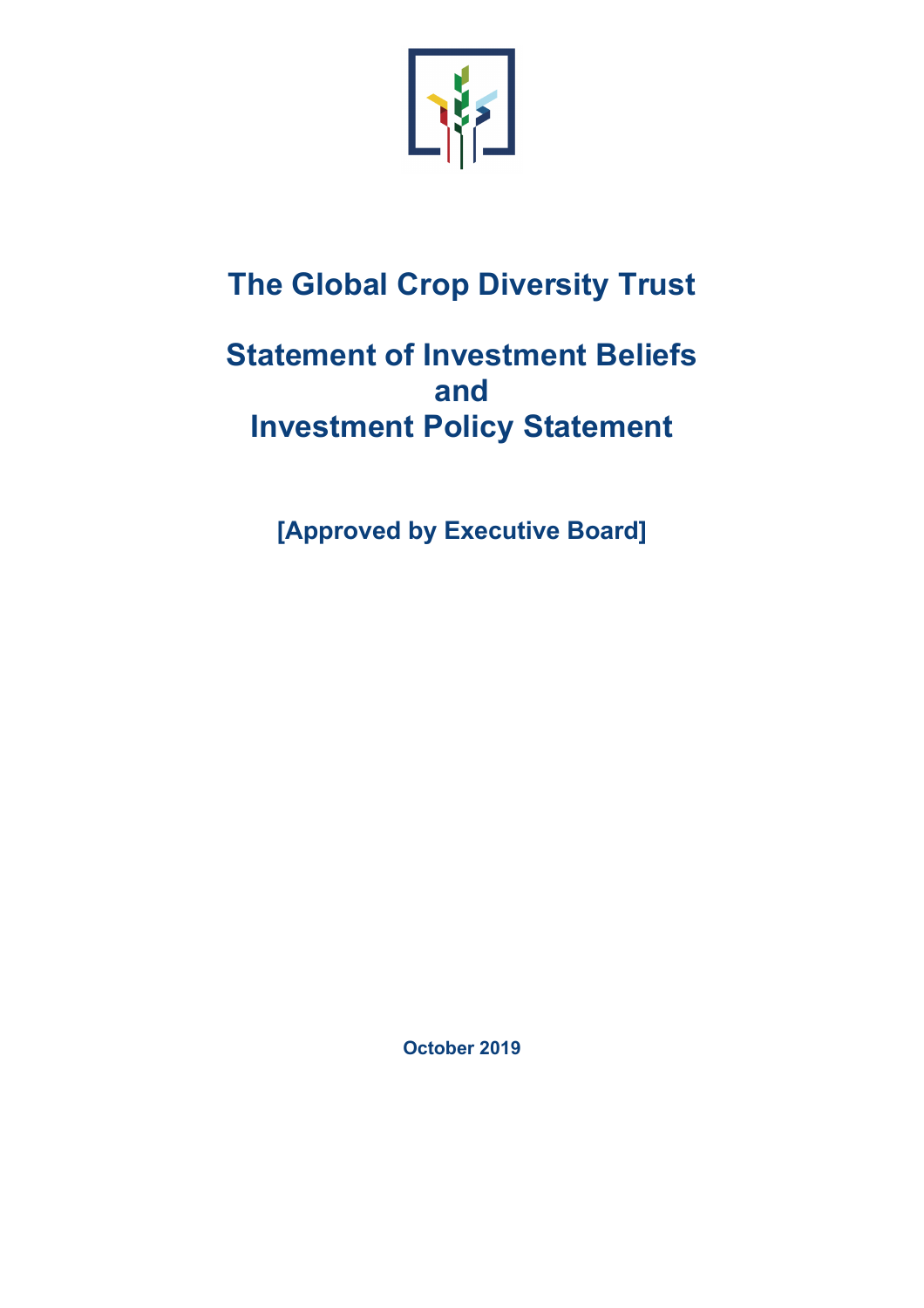#### **CONTENTS**

| $1_{-}$ |  |
|---------|--|
| 2.      |  |
| 3.      |  |
| 4.      |  |
| 5.      |  |
| 6.      |  |
| 7.      |  |
| 8.      |  |
| 9.      |  |
|         |  |
|         |  |
|         |  |
|         |  |
|         |  |
|         |  |
|         |  |
|         |  |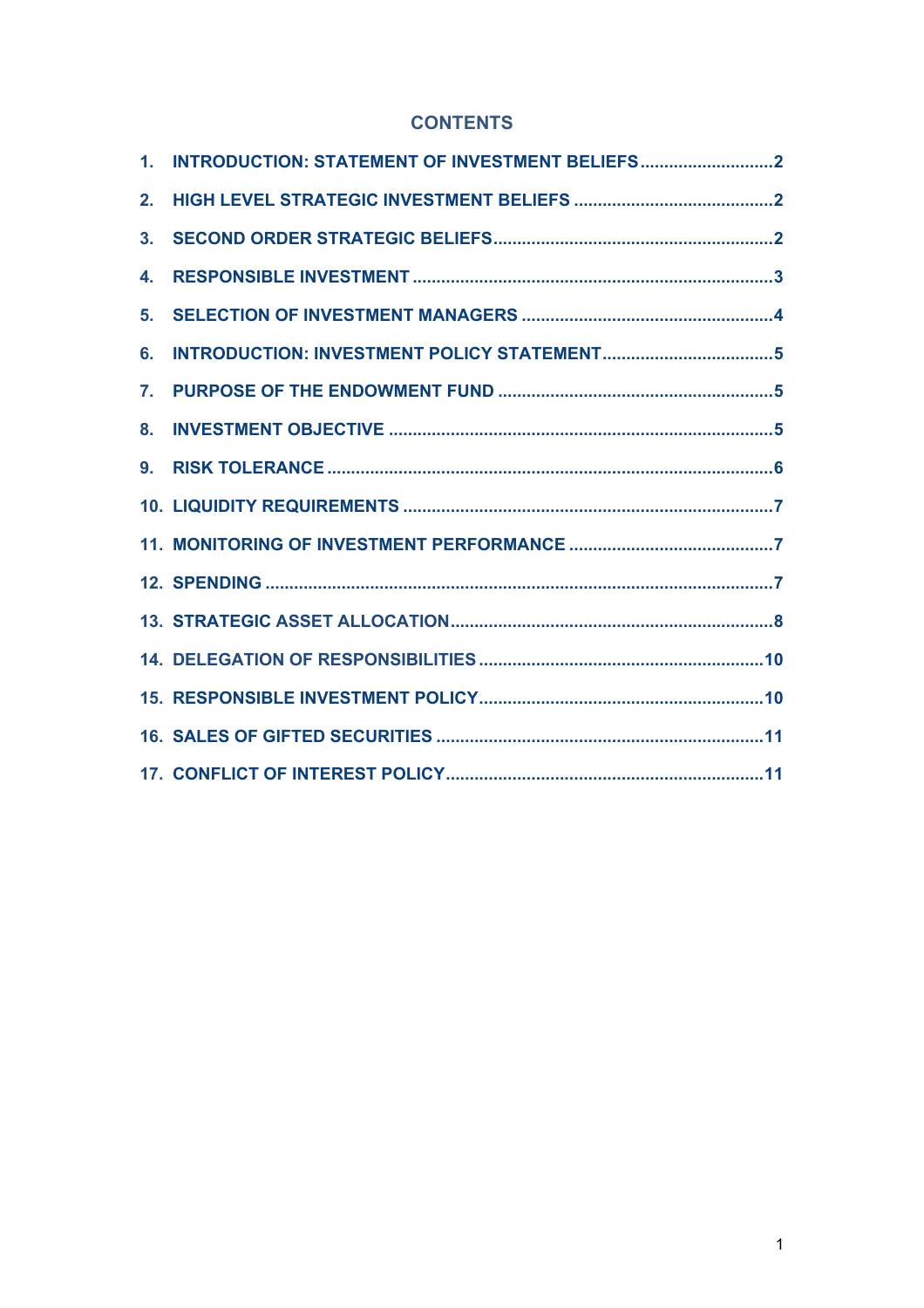# **1. INTRODUCTION: STATEMENT OF INVESTMENT BELIEFS**

- 1.1. This document has been prepared by the Finance and Investment Committee (the "Committee") of the Crop Trust.
- 1.2. The purpose of the document is to set out the investment beliefs held by the Committee, in order to help guide and support effective decision-making in relation to the investment of the Crop Trust endowment's assets.
- 1.3. In March 2017 the Committee stated that alignment between the endowment's investment strategy and the Crop Trust's mission is important.
- 1.4. This document is the first of a set of two which provide a governance foundation in relation to the investment of the endowment's assets. These documents are:
	- Statement of Investment Beliefs
	- Investment Policy Statement
- 1.5. These documents will be reviewed annually by the Finance & Investment **Committee**

## **2. HIGH LEVEL STRATEGIC INVESTMENT BELIEFS**

- 2.1. Risk and return:
	- The Committee believes that risk and return are related, and it is appropriate to take risk to seek to generate additional return.
	- The Committee is willing to tolerate the risk that the assets do not deliver the level of return expected of them and can fall in value, in the short term in particular and also the longer term.
- 2.2. Diversification of assets reduces risk and volatility
	- Genuine diversification of assets across asset classes, sources of returns and managers' strategies, reduces risk and volatility.
	- Equities are an attractive asset class for generating long term returns and exposure within equities should be diversified within and across international markets including emerging markets.
	- There is benefit in diversifying exposure across alternative sources of return and across markets, this includes assets or strategies which take responsible or sustainable themes (for example by reducing carbon risk).

# **3. SECOND ORDER STRATEGIC BELIEFS**

- 3.1. A premium can be earned from investment in illiquid assets
	- The Crop Trust can tolerate a degree of illiquidity and the Committee believes that an illiquidity premium can be earned from holding illiquid assets for the medium to longer-term.
	- The illiquidity premium can often more than compensate for the potential disadvantages associated with such asset classes; such as complexity, higher fees, lower transparency and the reliance on manager skill.
- 3.2. Active management decisions from the long-term strategy are expected to add value
	- The Committee believes that it is possible to add value through active management across and within asset classes in certain circumstances.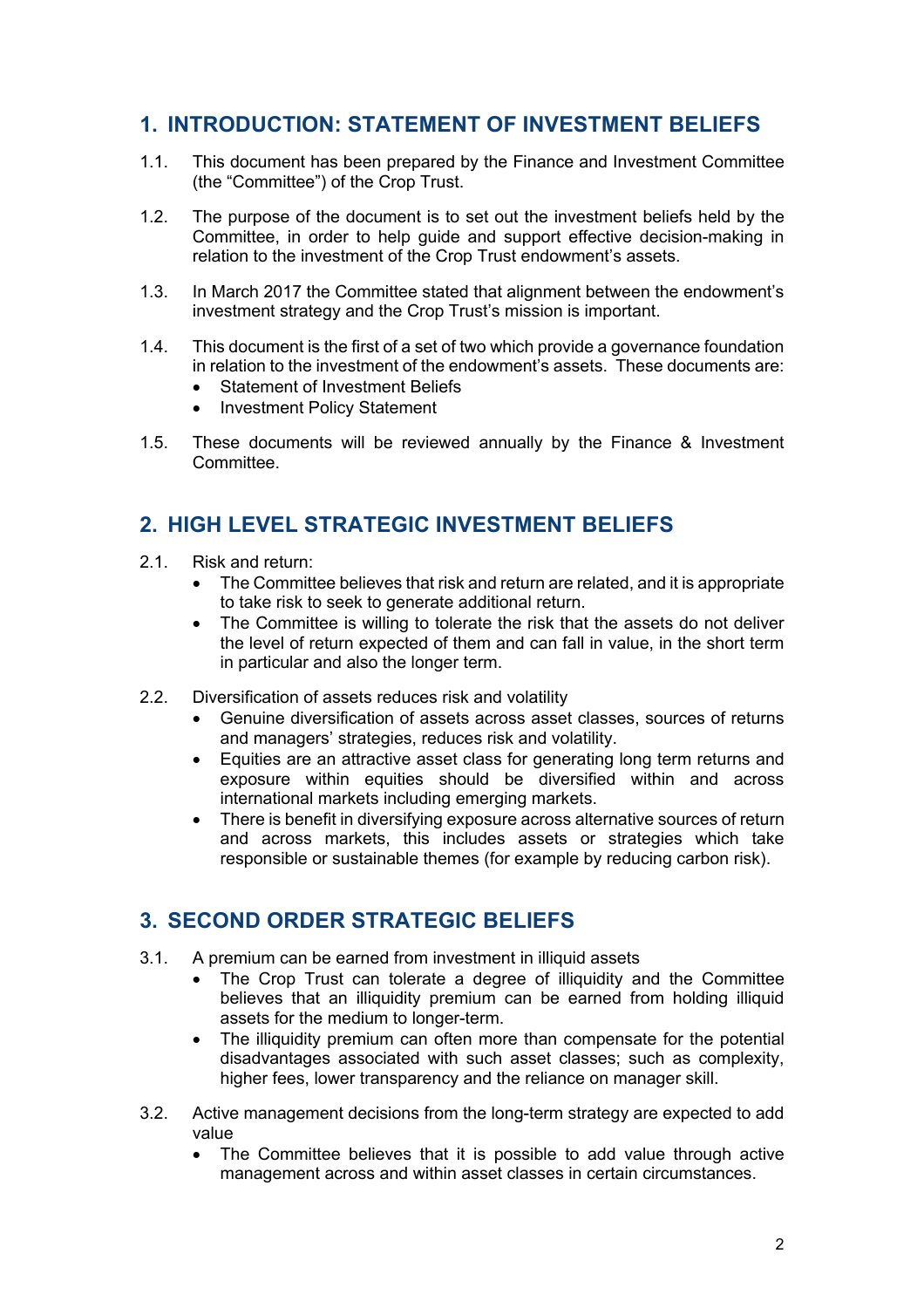• The Committee is willing to implement such an approach within the Crop Trust's investment strategy where this could improve the efficiency of the Crop Trust's investment arrangements and it is important to consider these returns net of all fees.

## **4. RESPONSIBLE INVESTMENT**

- 4.1. The Crop Trust, as a responsible asset owner, considers that responsible and sustainable investment and good stewardship may enhance long-term Fund performance, and is therefore aligned with its fiduciary duty. Further, mitigating risk and capturing investment opportunities driven by the integration of environmental, social and governance (ESG) issues may have a material impact on investment returns across all asset classes. Therefore, the Crop Trust considers ESG integration into its investment process to be an important component of its investment strategy and could support the broader mission and objectives of the Crop Trust.
- 4.2. The Crop Trust is a signatory to the United Nations Principles of Responsible Investment (PRI), an initiative that includes an international network of investors working together to put Responsible Investment into practice. Its goal is to understand the implications of sustainability for investors and support signatories to incorporate these issues into their investment decision-making and ownership practices. As part of its commitment to the PRI, the Crop Trust is committed to undertake annual PRI reporting.
- 4.3. This policy is focused on high-level principles as this fits with our position as an asset owner with delegated asset management. We require our external asset managers to follow these principles.
- 4.4. The Crop Trust has reviewed its approach to environmental, social and corporate governance (ESG) and has established the ESG beliefs set out below. These beliefs guide our thinking on how to develop and implement our approach to responsible investment.
- 4.5. The Crop Trust believes that:
	- 4.5.1.It is important to manage its investment fund in a way that supports its broader mission and objectives;
	- 4.5.2.Sustainable investment and good stewardship can enhance the long-term performance of our fund;
	- 4.5.3.Exclusions (screening companies out of a portfolio) are an important means of limiting reputational risk and they may also be used to create a tilt away from themes which are viewed as detrimental in relation to financial risk or return; and
	- 4.5.4.Being a responsible investor is important for maintaining stakeholder support and ensuring the sustainability of the Crop Trust and its ability to attract and retain high-caliber human resources. ESG practices can affect the performance of companies and assets in which the Crop Trust invests and should therefore be considered where relevant to the assessment of value and mitigation of investment risk.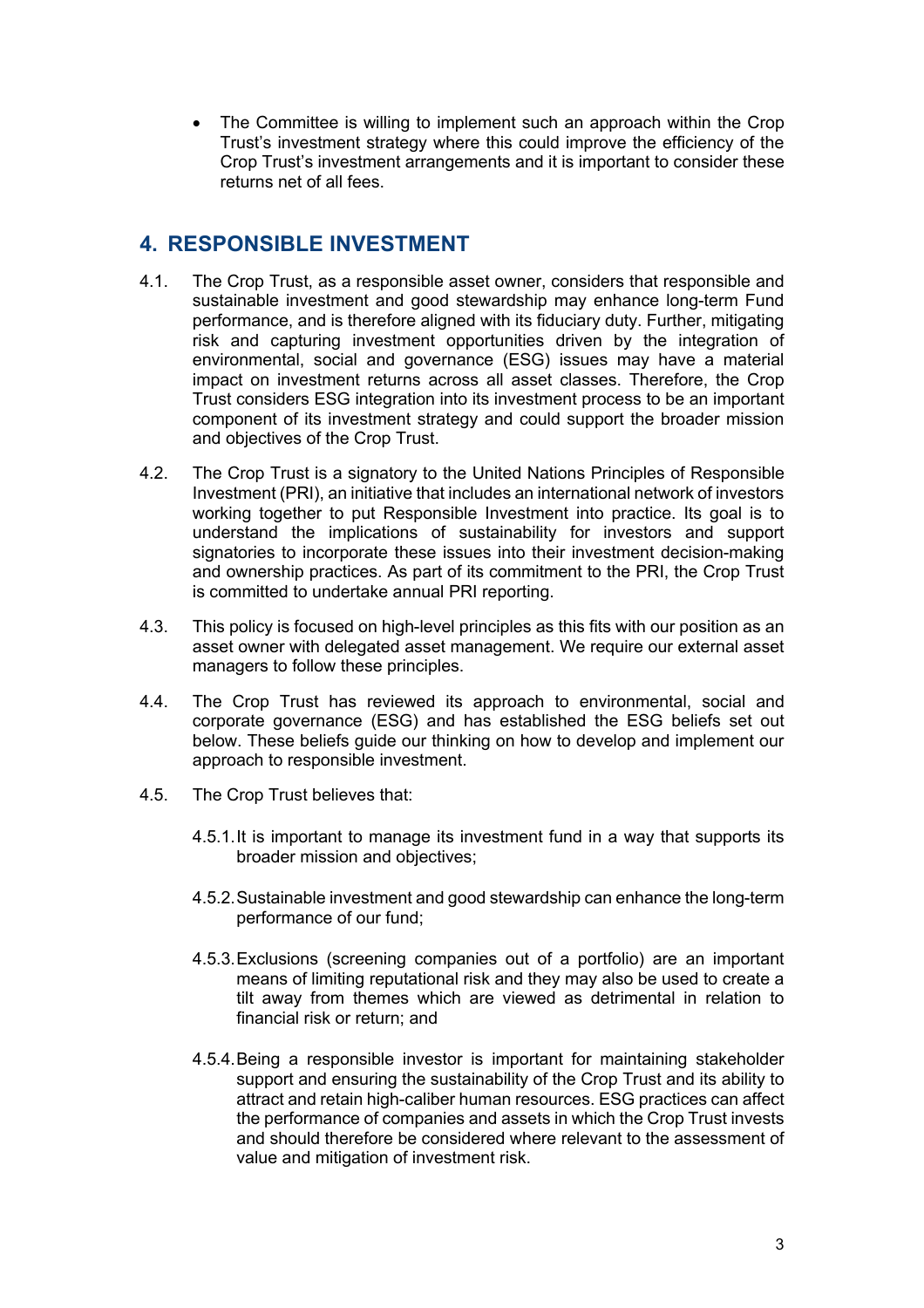- 4.5.5.That factors beyond financial considerations may impact the assets within the endowment portfolio. Investments should be consistent with the Crop Trust's values and protect the Crop Trust's reputation.
- 4.5.6.Climate Change specifically poses a financial risk and therefore it is appropriate to take this into consideration in setting asset allocation and selecting investment managers.
- 4.5.7.It is appropriate to proactively allocate to assets or strategies which take responsible or sustainable themes. This could be to: (a) align to the Crop Trust's values; (b) enhance the Crop Trust's reputation; (c) take advantage of perceived opportunities; or (d) manage risk.

### **5. SELECTION OF INVESTMENT MANAGERS**

- 5.1. Consideration of RI capabilities when selecting managers
	- The Crop Trust actively considers RI capabilities when selecting and monitoring its investment advisors and investment managers, encouraging its investment advisors and investment managers to proactively consider and integrate ESG issues.
	- The Crop Trust monitors the decisions of its investment managers' regarding ESG issues that may have a material impact on the value of the Crop Trust's assets and monitors the active ownership activities of its investment managers.
	- The Crop Trust encourages its external investment advisors and investment managers to be signatories, and demonstrate commitment, to the PRI.
- 5.2. Active management is appropriate for some asset classes
	- The Committee believes that active investors may deliver superior performance net of fees and costs compared with a passive approach. The use of active management, when employed, should deliver superior risk adjusted performance net of fees.
	- A measurement period of 3-5 years is typically appropriate to measure an active manager's relative performance. The Crop Trust is willing to tolerate short term deviations from benchmark (i.e. periods of relative underperformance) in the pursuit of superior returns.
	- As stated, the Committee believes that Climate Change specifically poses a financial risk and therefore it is appropriate to take it into consideration in selecting investment managers.
- 5.3. Past performance should not be solely relied on when appointing investment managers
	- It is possible with expert advice to select investment managers in certain asset classes / markets who are likely to deliver outperformance / manage risk better relative to the market based on comprehensive due diligence considering such factors as the investment managers' investment approach, team and processes.
	- Past performance may be an indicator of manager skill, but it is not a suitably reliable indicator to be considered in isolation.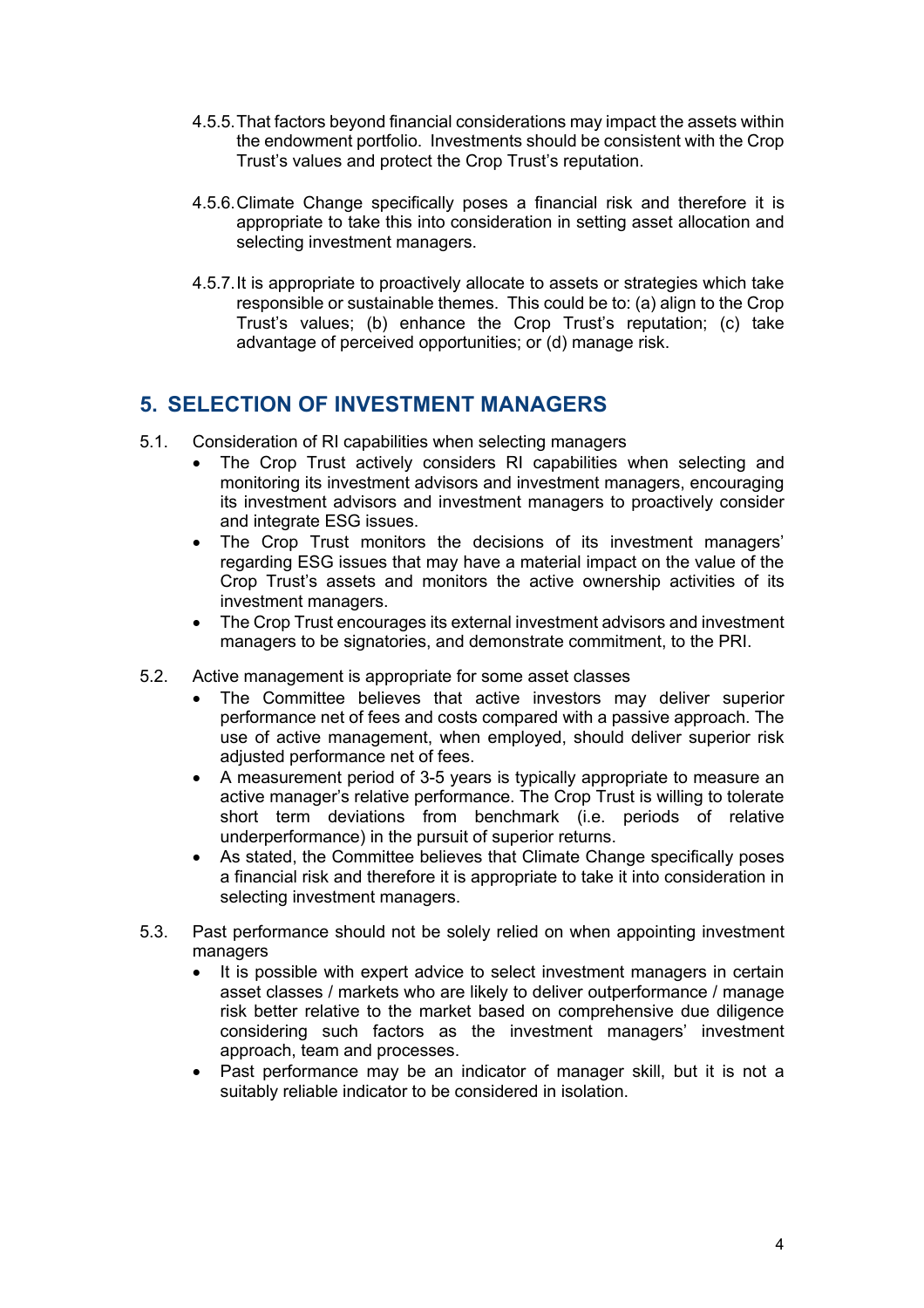## **6. INTRODUCTION: INVESTMENT POLICY STATEMENT**

- 6.1. This Investment Policy Statement ("IPS") is issued by the Executive Board ("the Board") of the Global Crop Diversity Trust ("the Crop Trust") to affirm the investment principles that govern decisions about the investment of the Crop Trust's Endowment Fund ("the Fund").
- 6.2. This document is the first of a set of two which provide a governance foundation in relation to investment of assets. These documents are:
	- Investment Policy Statement
	- Statement of Investment Beliefs
- 6.3. Based on the IPS, the Board has delegated all matters relating to investment management responsibilities to the Finance & Investment Committee of the Board of the Crop Trust ("the Committee") as set out in section 9.
- 6.4. All objectives and policies are in effect until modified by the Board, based upon recommendations from the Committee, and they will be reviewed at least annually at a meeting of the Committee for their continued appropriateness.

### **7. PURPOSE OF THE ENDOWMENT FUND**

7.1. The Crop Trust was established to provide sustainable, long-term funding to support the operation of a rational, effective and efficient global system to secure crop diversity forever, through ex situ conservation. The ex situ conservation of crop diversity is by its very nature a long-term task and only consistent and reliable support from an endowment fund can secure a global system that is too important to leave to chance. This is why such an endowment was deliberately placed at the heart of the Crop Trust's mission to provide longterm, predictable financial support towards the core operating expenses of the world's most important crop collections, including the Svalbard Global Seed Vault.

### **8. INVESTMENT OBJECTIVE**

- 8.1. The investment objective of the Fund is to earn returns sufficient to outpace spending, maintaining the Fund's real purchasing power over time and, if possible, growing it. It has been agreed that spending will be capped at 2% of the value of the endowment below USD 500 million, and 4% of the value of the endowment above USD 500 million, subject to the discretion of the Executive Board. With this goal in mind and given the spending policy adopted by the Crop Trust, the Fund aims to attain an annualized real total return<sup>1</sup> of 4%, net of fees, over rolling ten-year periods.
- 8.2. A further objective is to align investments to the Crop Trust's core mission to ensure the conservation and availability of crop diversity for food security worldwide. Our Responsible Investment Policy is set out in section 10 and in the Statement of Investment Beliefs.

<sup>1</sup> Real total return is the sum of realized and unrealized capital appreciation (or loss) and income in the form of dividends and interest, adjusted for inflation as measured by the U.S. Consumer Price Index.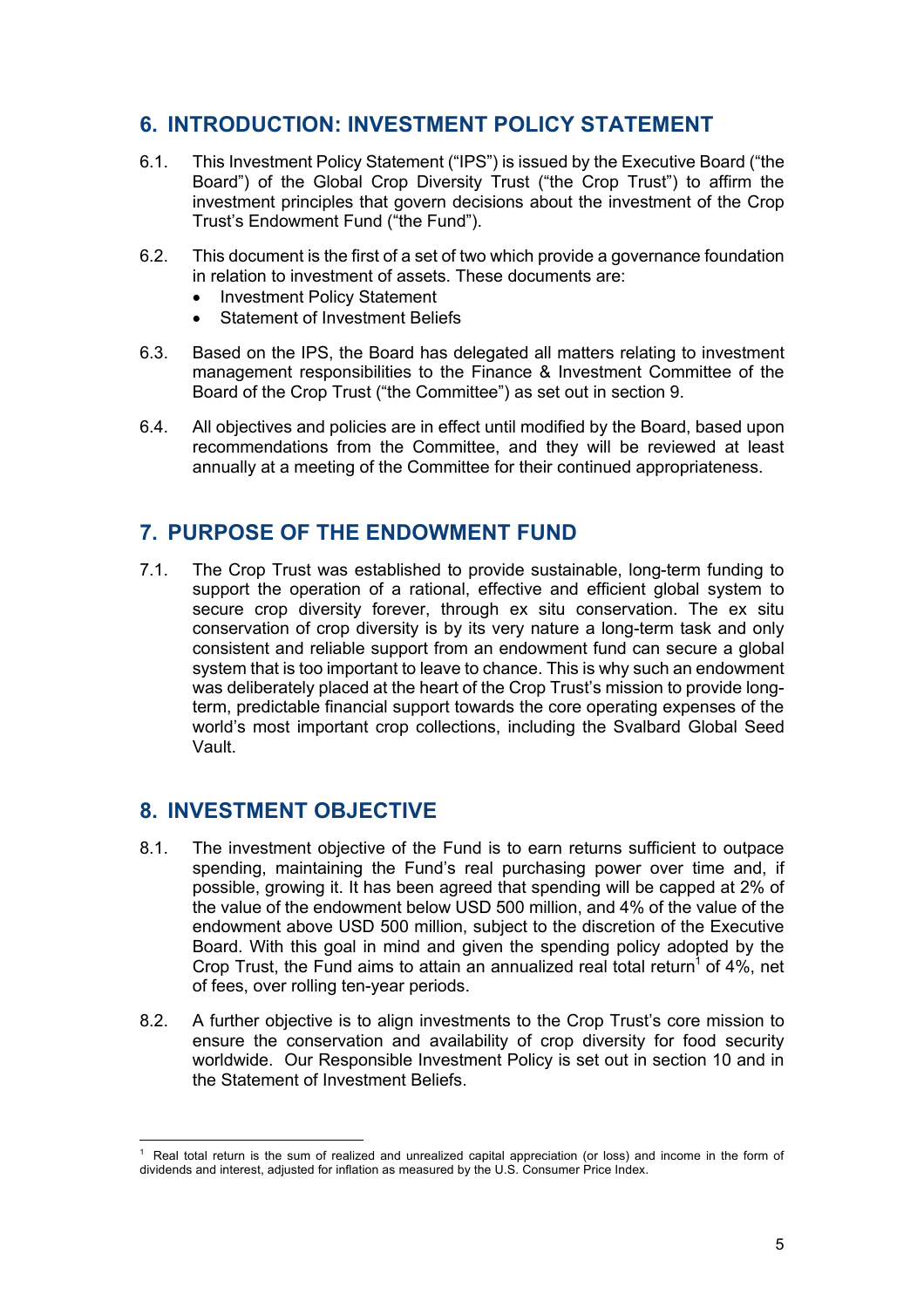# **9. RISK TOLERANCE**

- 9.1. The Fund should attempt to achieve its investment objective above within risk levels deemed appropriate by the Committee and consistent with this IPS as follows:
	- (a) Taking a longer-term approach to risk management, the probability of delivering a negative real return over a 10-year period should be maintained below 20%.
	- (b) Conditional Value at Risk the forward looking one-year conditional value at risk, at a 95% probability level, should be less than 25% of the value of the Fund.
	- (c) On a forward looking basis, the aim should be to maintain the annualized 10-year volatility of the portfolio within a target range of 10-13% per annum.
- 9.2. In looking to control risk and pursue its investment objective, the Crop Trust will assess the financial risks and consider whether expected returns justify the risks taken. These financial risks include, but are not limited to:
	- Concentration Risk The Crop Trust recognizes the risks that may arise from the lack of diversification of investments and, therefore, aims to ensure their asset allocation results in an adequately diversified portfolio
	- Inflation and Interest Rate Risk The risk that investments do not keep pace with inflation. Investing in bonds introduces interest rate risk and inflation risk and will be monitored and managed by the delegated Investment **Managers**
	- Equity Risk The uncertainty of the return from equities is captured in the form of equity risk and will be monitored and managed by the delegated Investment Managers
	- Currency Risk To the extent that assets are denominated in a different currency (or in currencies in different proportions) compared to expected spending, there is a risk that adverse currency moves could impact the Fund's ability to support the Crop Trust's spending. The Crop Trust values its assets and considers its risk in USD terms. Whilst the Crop Trust has a global remit and spending can be made in a variety of currencies, for the foreseeable future, spending from the Fund will be predominantly in USD. Therefore, the Crop Trust aims to maintain a portfolio which is well diversified by currency and does not consider it cost effective to hedge all currency exposure (for example, into USD)
	- Reputational or fund-raising risk as a result of reporting a negative average real return of the Fund over certain time periods. This is managed by communicating with donors and stakeholders the long-term horizon of the Fund and the long-term average investment returns of the Crop Trust
	- Derivative risk The risk associated with investments in derivative contracts which are associated with market risk, control and monitoring risk, legal risk, liquidity risk, leverage and collateral management. This risk will be monitored and managed by the delegated Investment Managers
	- Counterparty risk The possibility that a counterparty will not fulfil its contractual obligations. This risk will be monitored and managed by the delegated Investment Managers
	- Active management risk this is the risk that active managers underperform their targets. This will be managed by setting targets within each asset class in terms of a benchmark, outperformance relative to benchmark and tracking error.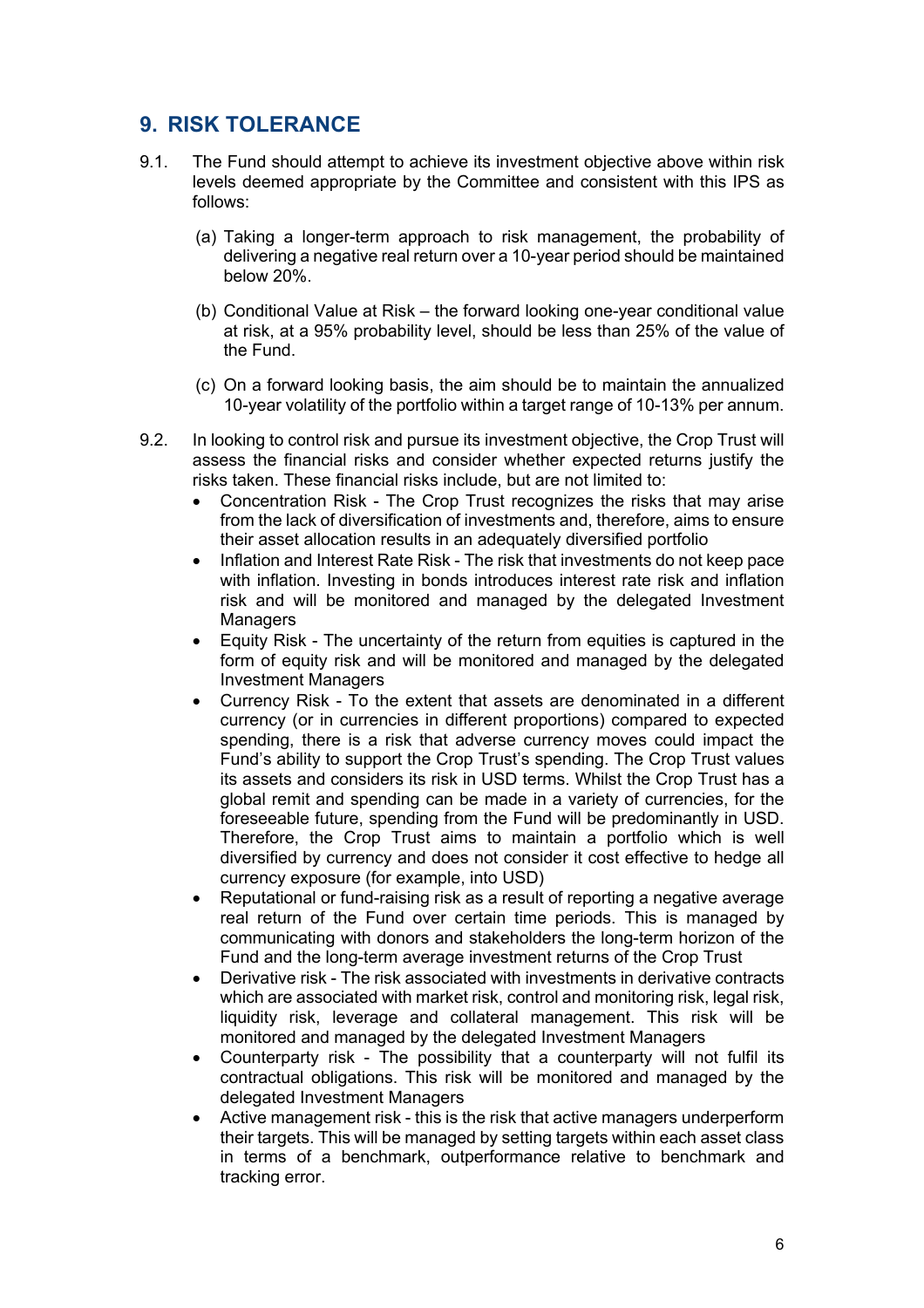# **10. LIQUIDITY REQUIREMENTS**

- 10.1. The Crop Trust recognizes that there is liquidity risk in holding assets that are not readily marketable and realizable. Given the Crop Trust's very long-term investment horizon, the Crop Trust also recognizes that a degree of liquidity risk is acceptable to capture an illiquidity premium on investments. Noting that the illiquid allocation takes time to build and rebalance, a target of 20% of the Fund will be invested in illiquid assets. New commitments to such investments may be restricted if necessary to ensure future compliance.
- 10.2. "Illiquid" describes an asset or security, including an investment vehicle, that cannot be sold quickly due to a shortage of interested buyers or a lack of an established trading market or due to terms associated with the investment vehicle that only allow redemption infrequently. Illiquid assets cannot be easily converted into cash without potential for losing a significant percentage of their value.
- 10.3. To ensure a level of liquidity within the Fund, at least 5% of the Fund must be invested to provide liquidity within 7 days.
- 10.4. The above liquidity and illiquidity requirements apply to the entire Fund as a whole.
- 10.5. Liquidity risk will be monitored regularly to ensure that illiquidity does not present a significant risk to meeting the future planned spending requirements of the Portfolio.

#### **11. MONITORING OF INVESTMENT PERFORMANCE**

11.1. The investment performance of the Fund will be monitored against the investment return objective, risk tolerances and liquidity requirements set out in sections 2 to 4. Performance reports generated by the Investment Managers will be consolidated quarterly and will be reviewed by the Committee, but for evaluation of overall investment performance, results will be assessed over longer periods of time meant to capture a full economic cycle, such as rolling five-year periods.

### **12. SPENDING**

- 12.1. The amount the Crop Trust makes available to be spent in a given calendar year will be subject to a limit calculated with reference to the Fund's average market value over the preceding twelve quarters ending December 31. This limit is 2% of assets up to USD 500 million and 4% of any assets above USD 500 million, subject to the discretion of the Executive Board.
- 12.2. For new funds coming into the Fund, the default policy is that they are incorporated into the spending calculation by allowing them to roll into the moving average as part of the market value of the Fund. In other words, no change is made to the previous market values to account for the new inflows. However, the Committee recognizes that substantial new inflows may be received and may carry with them associated spending obligations. As such, the Committee will have the discretion to adjust previous market values for the express purpose of reflecting new inflows.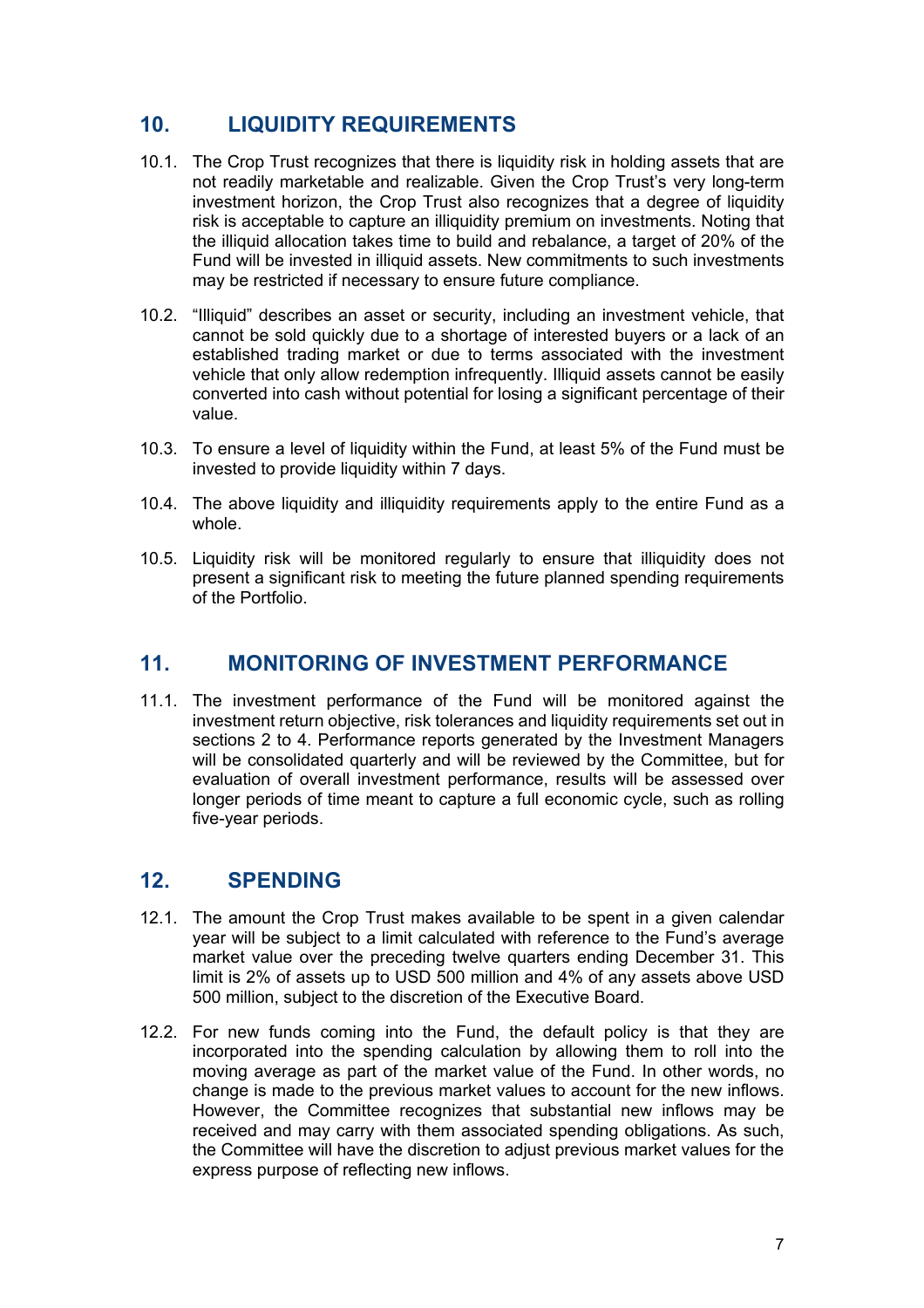# **13. STRATEGIC ASSET ALLOCATION**

- 13.1. The investment policy of the Crop Trust will follow a prudent approach, aligned to the long-term strategic objectives of the Fund.
- 13.2. It is the responsibility of the Finance & Investment Committee to set the overarching strategic asset allocation for the Fund.
- 13.3. The Fund shall be diversified among a broad range of asset classes in accordance with the strategic asset allocation and each manager will be asked to manage its portion of the Fund in line with the provisions of this Investment Policy Statement.
- 13.4. Ultimately this Investment Policy Statement and the strategic asset allocation contained therein are meant to serve as guiding frameworks and common reference points and will be kept under active review by the Finance & Investment Committee.
- 13.5. The Strategic Asset Allocation is set out below:

#### **Total assets**

| <b>Asset Class</b>            | <b>Target Allocation</b> |  |
|-------------------------------|--------------------------|--|
| <b>Developed Equity</b>       | 40.0%                    |  |
| <b>Emerging Market Equity</b> | 5%                       |  |
| Fixed Income*                 | 25%                      |  |
| Liquid Alternatives**         | 10.0%                    |  |
| <b>Private Markets</b>        | 20.0%                    |  |
| Total                         | 100%                     |  |

13.6. For rebalancing purposes after taking into account the private markets allocation, the following allocation will be used:

#### **Liquid assets – target allocation 80%**

| <b>Asset Class</b>            | <b>Target Allocation</b> | Range*** |
|-------------------------------|--------------------------|----------|
| <b>Developed Equity</b>       | 50%                      |          |
| <b>Emerging Market Equity</b> | 6.25%                    |          |
| Fixed Income*                 | 31.25%                   |          |
| Liquid Alternatives**         | 12.5%                    |          |
| Гotal                         | 100%                     |          |

\* Including high yield bonds, multi asset credit and emerging market debt including investment grade government and corporate bonds

\*\* Assets which can be readily sold, say within 3-6 months, and exhibit low equity correlation (includes cash) \*\*\* Ranges to be determined following implementation of one strategic asset allocation

13.7. Performance returns in asset classes will be measured with reference to the following indices:

| <b>Asset Class</b>            | <b>Reference Index</b>           |
|-------------------------------|----------------------------------|
| <b>Equity</b>                 |                                  |
| Developed Equity              | <b>MSCI World</b>                |
| <b>Emerging Market Equity</b> | <b>MSCI Emerging Markets</b>     |
| Small Cap. Equity             | MSCI World Small Cap (NDR) Index |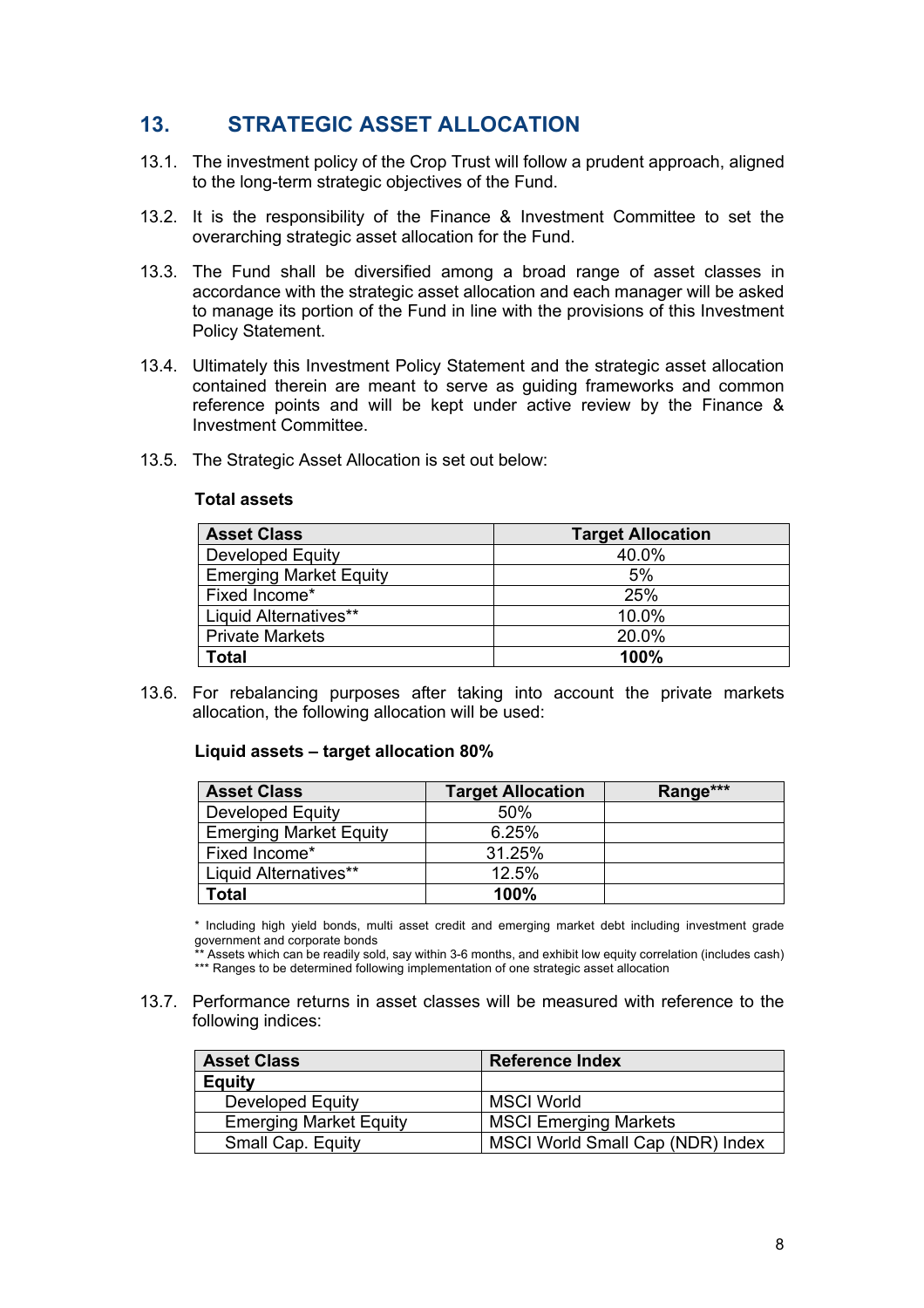| <b>Fixed Income</b>                                                                               |                                                                                                  |
|---------------------------------------------------------------------------------------------------|--------------------------------------------------------------------------------------------------|
| <b>High Yield Bonds</b>                                                                           | ICE BofAML BB-B Rated Developed<br><b>Markets High Yield Constrained</b><br>Index                |
| <b>Multi Asset Credit</b>                                                                         | 50% ICE BofAML Global High Yield<br><b>Constrained Index</b><br>50% S&P US Leveraged Loans Index |
| <b>Emerging Market Debt (Local</b><br>Currency)<br><b>Emerging Market Debt (Hard</b><br>Currency) | J.P. Morgan GBI EM Global<br><b>Diversified Composite Index</b>                                  |
| <b>Global Corporate Debt</b>                                                                      | Barclays Customised Buy & Maintain<br>Index                                                      |
| <b>Global Sovereign Debt</b>                                                                      | <b>ICE BofAML World Sovereign Bond</b>                                                           |
| <b>Liquid Alternatives</b>                                                                        | <b>HFRI FoF: Market Defensive Index</b>                                                          |
| Cash and other                                                                                    | ML LIBOR 3 Month                                                                                 |

- 13.8. Illiquid Assets Target allocation 20%
	- This investment could include private debt, private equity, infrastructure, property and land. The illiquid nature of these assets mean it may take time for allocations to be built up and then rebalanced.
	- The illiquid assets will be divided between the Investment Managers according to their ability to identify good opportunities in this area consistent with the Crop Trust's objectives and policies.
	- As the cash is drawn down to meet commitments to illiquid investment funds this will be sourced from liquid assets so as to bring the allocation of liquid assets between the managers towards an even split.
- 13.9. Tactical Asset Allocation
	- The Investment Managers are allowed to make tactical adjustments to their Strategic Asset Allocation subject to the target investment return, risk tolerances and liquidity parameters and other provisions of this Investment Policy Statement. This will be permitted within the asset allocation bandwidths defined in section 8.6.
- 13.10. Rebalancing and Cash Flow
	- The Fund's investment objective, risk tolerances and liquidity requirements as set out in the Investment Policy Statement define the risk profile to be adopted by the Crop Trust. The Fund's actual risk will be monitored regularly relative to the targets, but will be allowed to vary within the predetermined ranges set out above and formalized in the Investment Management Guidelines agreed with the Investment Manager. The default should be to rebalance at least annually to the risk tolerances, subject to deviations due to extreme valuations and/or liquidity concerns.
	- When a disinvestment is required to meet cash flow requirements or an investment is available to be made (for example as a result of a donation) the Crop Trust Staff will make this investment with the Investment Managers who in turn will invest it in line with the Strategic asset allocation set out in the investment management guidelines.
	- In relation to illiquid assets there will be drawdowns requested and cash released from time to time. These should be taken from or paid to the liquid portfolio of the manager running that particular illiquid allocation. This process should be monitored to remain on target relative to the asset allocation between managers set out above.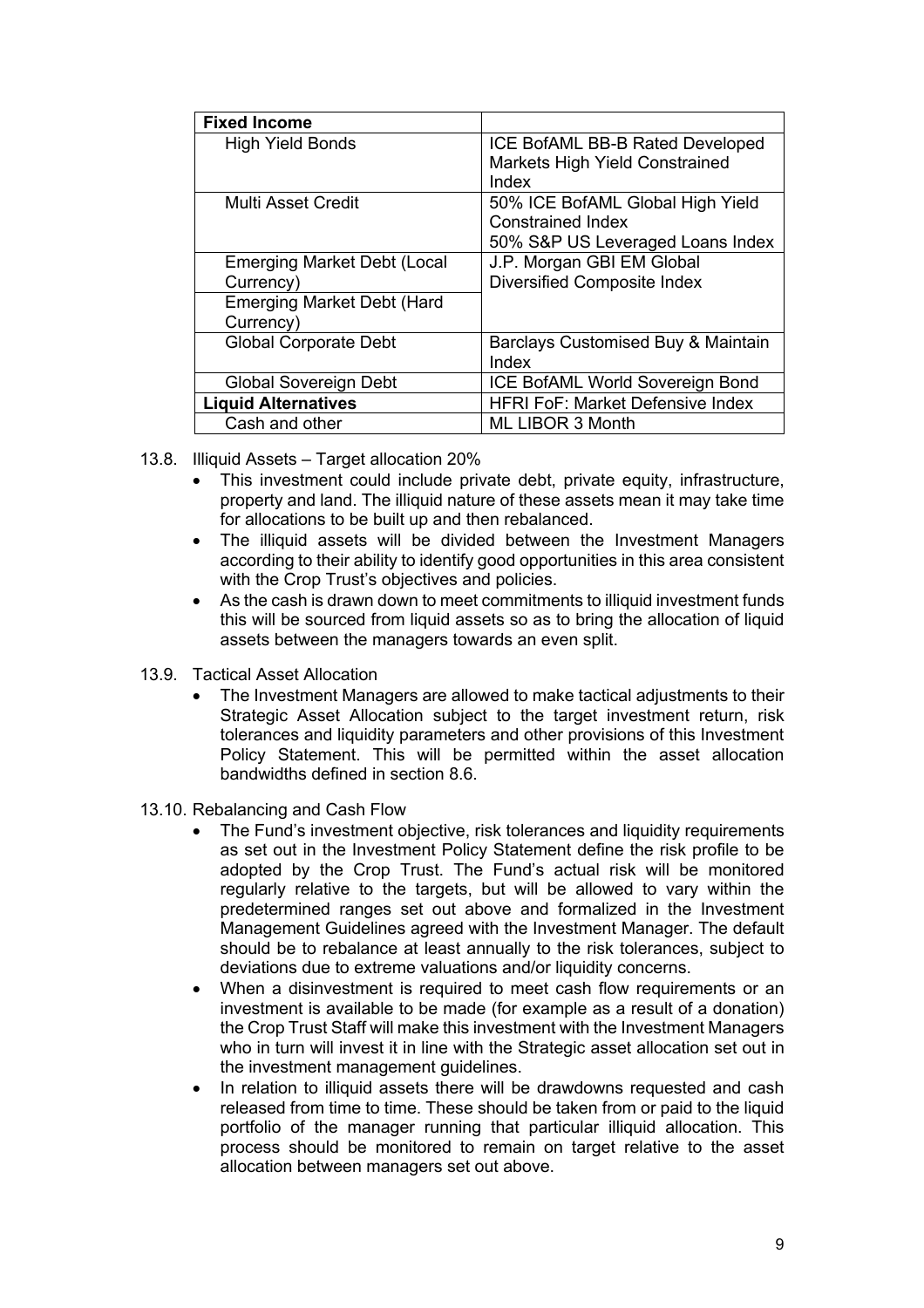# **14. DELEGATION OF RESPONSIBILITIES**

- 14.1. Finance & Investment Committee
	- High-level evaluation and monitoring of Fund performance and risk levels relative to the established objective, risk tolerances and other investment policies and the periodic reporting of these to the Board along with any other substantive matters.
	- Oversight of the Crop Trust's investment risks and ensuring that an appropriate control environment is in place to govern the management of investment risks.
	- Retention or dismissal of outside professionals (Investment Managers and Consultants).
	- Granting any necessary waivers from this IPS and the stated objectives therein and reporting of these to the Board.
	- Recommendation of the investment objectives, risk tolerances and other investment policies, for approval to the Board.
- 14.2. Crop Trust Staff
	- Oversight of day-to-day activities of the Fund and the implementation of any changes approved by the Committee.
	- Periodic reporting to the Committee and/or the Board.
- 14.3. Investment Managers
	- Selection of specific Fund holdings in accordance with the Fund's investment policy and manager-specific guidelines.
	- Measurement and evaluation of performance of the Fund and its underlying Asset Managers and reporting to Crop Trust staff and the Committee as agreed.
	- Ongoing monitoring of the underlying Asset Managers currently employed.
	- Reporting on developments that have had, or may have, a material impact on Fund performance.
	- Periodic review of the investment policy and objectives.
	- Environmental, Social and Governance monitoring of the Fund
	- United Nations Principles of Responsible Investment ("UNPRI") reporting for the entire Fund
	- Performance reporting for the Fund

The Committee is authorized to delegate certain responsibilities to assist it in properly meeting the overall Committee responsibilities as outlined above.

### **15. RESPONSIBLE INVESTMENT POLICY**

- 15.1. The Crop Trust has reviewed its approach to environmental, social and corporate governance (ESG) practices and has established ESG beliefs which are set out in the Statement of Investment Beliefs.
- 15.2. The Crop Trust, as a responsible asset owner, considers that responsible and sustainable investment and good stewardship may enhance long-term Fund performance, and is therefore aligned with its fiduciary duty. Further, mitigating risk and capturing investment opportunities driven by the integration of ESG issues may have a material impact on investment returns across all asset classes. Therefore, the Crop Trust considers ESG integration into its investment process to be an important component of its investment strategy and could support the broader mission and objectives of the Crop Trust.